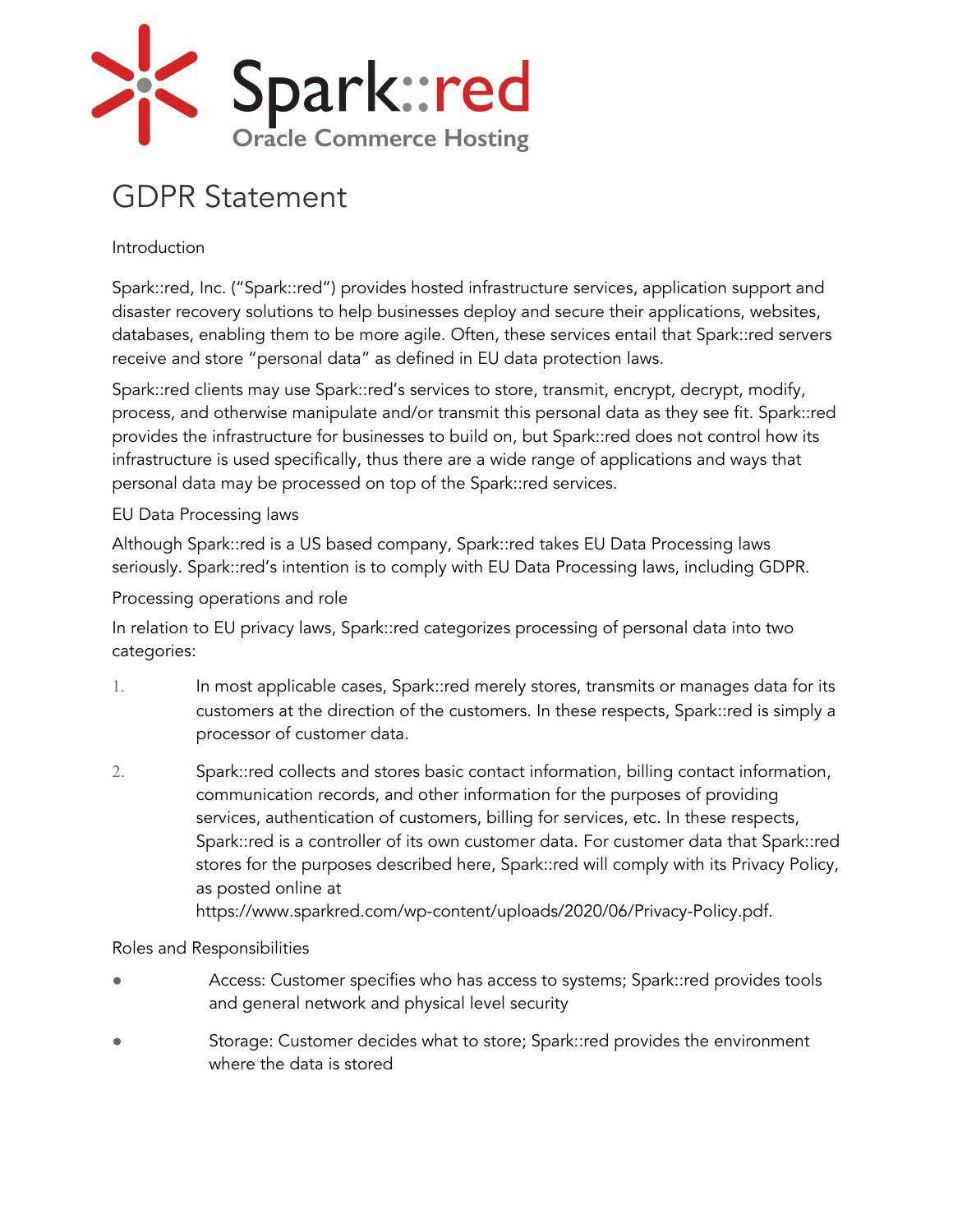- Transmission: Customer makes content available on the internet; Spark::red provides network connectivity for this content to be accessed remotely by users
- Security: Subject to customer's own obligations to maintain a current and supported version of hosted software, Spark::red implements security measures intended to secure the environment and connections. Spark::red can deliver additional and/or alternative measures upon customer's request. Customer decides what security measures are implemented within the application and what passwords are used to protect it; Spark::red can provide assistance in this regard
- Disclosure: Spark::red will not disclose unless required by law or a binding judicial order
- Compliance with other elements of data protection laws, such as data subject rights, data breaches, data protection impact assessment, prior consultation: Spark::red can provide assistance upon customer's request

#### Applicability of GDPR

The GDPR applies to Spark::red's processing activities for its customers if:

- The customer uses Spark::red's services in the context of its activities of its establishments in the EU;
- The customer uses Spark::red's services of Spark::red's establishment in the EU (in Amsterdam, the Netherlands); or
- The customer uses Spark::red's services for:
	- Offering goods or services to data subjects in the EU; or
	- Monitoring the behavior of data subjects in the EU

In this respect, we request our customers to inform us when they intend to use our services in the context of any EU establishment or if they otherwise feel that the GDPR is applicable to the processing of their data (cat. 1).

Note that for the personal data we process for our own purposes (cat. 2) and for which we would be the controller, the GDPR only applies to the extent that:

- The processing occurs in the context of the activities of the Spark::red establishment in the EU (Amsterdam, the Netherlands);
- The processing relates to:
	- Offering goods or services directly to data subjects in the EU; or
	- The monitoring of the behavior of data subjects in the EU.